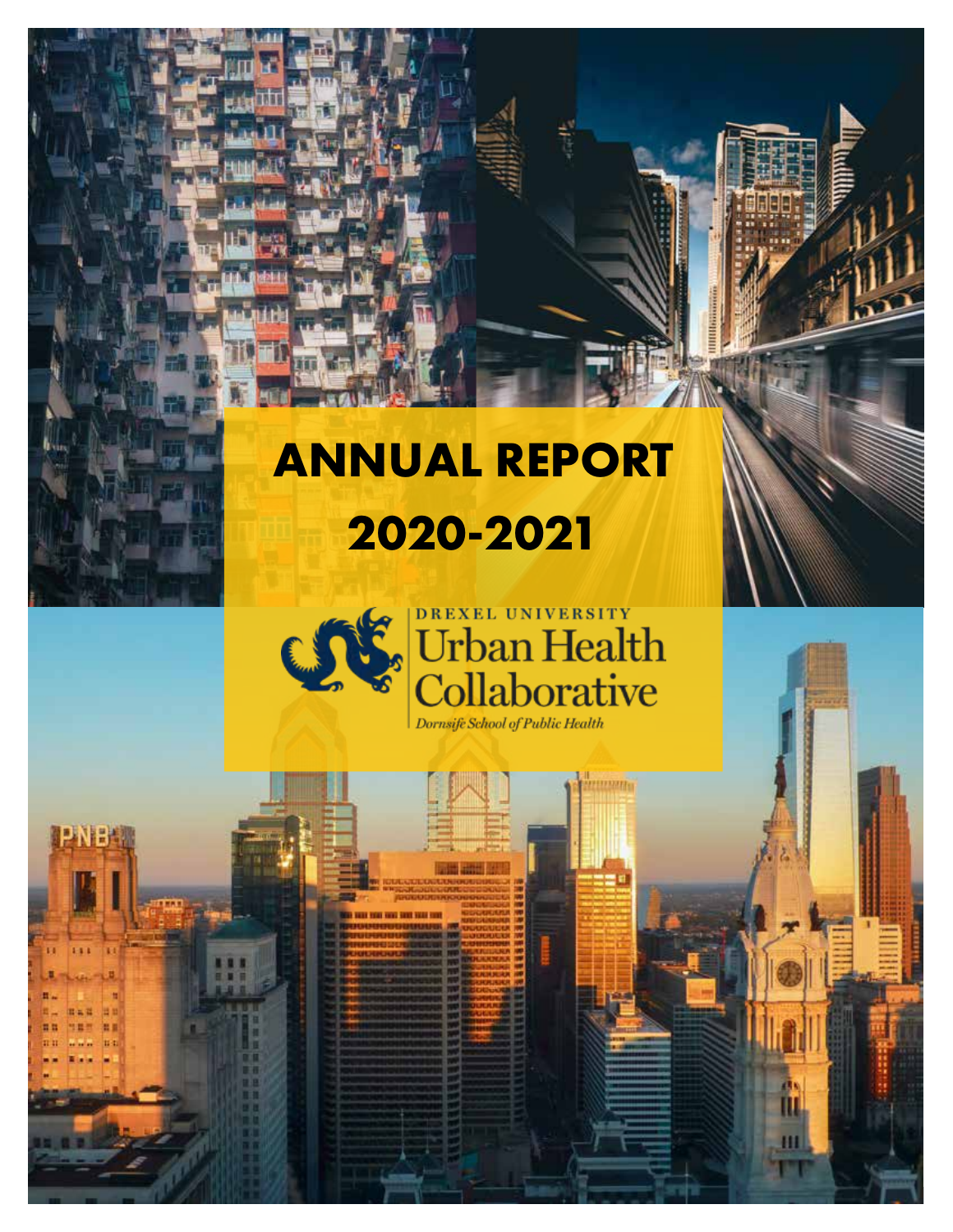

| <b>MESSAGE FROM THE DIRECTORS</b>                         | $\overline{3}$ |
|-----------------------------------------------------------|----------------|
| <b>ABOUT THE UHC</b>                                      | $\overline{4}$ |
| <b>NEW GRANT AWARDS</b>                                   | $5\phantom{1}$ |
| <b>HEALTH EQUITY AND URBAN HEALTH</b>                     | $5\phantom{1}$ |
| UHC RESPONDS TO COVID-19                                  | $6 - 7$        |
| <b>RESEARCH AND PRACTICE</b>                              | $8 - 10$       |
| <b>UHC BY THE NUMBERS</b>                                 | $11 - 13$      |
| <b>STUDENT AWARDS</b>                                     | $14 - 15$      |
| <b>SUPPORT FOR TRAINEES</b>                               | $16 - 17$      |
| <b>TRAINING LEADERS IN URBAN HEALTH AND HEALTH EQUITY</b> | 18-19          |

L

I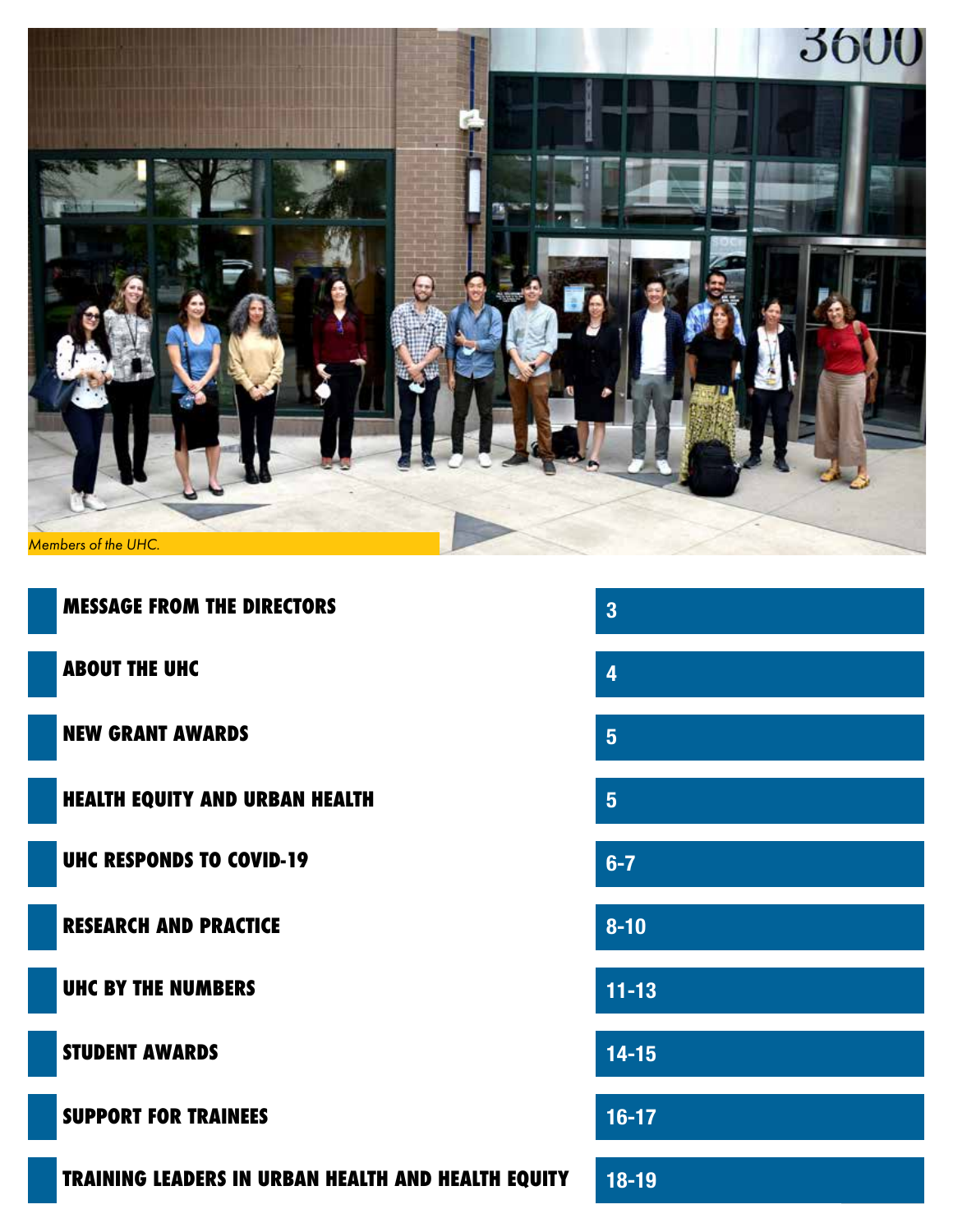### **MESSAGE FROM THE DIRECTORS**

The year 2020-2021 has been another unprecedented year for cities and the UHC. A year in which faculty, staff, and students continued to connect and engage remotely, balancing work, family, and everything going on in the world around us. At the UHC, we continued to support ongoing research, training and policy translation to promote health, health equity and environmental sustainability in cities, all while pivoting where needed to stay relevant in the context of the COVID-19 pandemic. We also came together to reflect and revisit our own practices so that we can be actively anti-racist in all of our work, and we continue that work today. We know that there is still much that we need to do at the UHC and as citizens of the world to achieve the goals of social justice and racial equity in all areas of urban health.

The COVID-19 pandemic continued to spread across the globe with new variants developing. Today, the availability of the COVID vaccine has become a critical tool to control the pandemic but there is still a long way to go and for much of the world the pandemic continues with little reprieve. UHC faculty, students, and staff continue to prioritize making visible the impact of the pandemic and its unequal effect on Black people and Latinx people in Philadelphia and in cities worldwide. UHC briefs have highlighted the excess rates of infection, hospitalization and deaths among the African American and Latinx communities in Philadelphia. In another example, the partnership between the UHC and the Big Cities Health Coalition produced a brief examining how indoor dining contributes to spread and transmission and outlined principles for cities to follow for reopening safely. Dashboards showing COVID-19 trends and inequities within Philadelphia, across US cities, and throughout Latin America have emerged as powerful tools with the flexibility to allow updated data to be incorporated and users to interactively control the display.

Despite the continued challenges we all faced this past year, we still engaged with each other and the urban health community through discussions and trainings virtually, including online brown bag seminars, invited speaker events, and our annual Urban Health Summer Institute in June. The West Philly Promise Neighborhood team participated in National Neighborhood Indicators Partnership ignite sessions where they presented on the COVID Vulnerability Indicators Dashboard. Presentations by UHC members throughout the year featured virtual auditing and the importance of evaluating health conditions, lessons learned from the COVID-19 pandemic, electronic health records for children's health disparities research, analyses of spatial processes including causes and consequences of COVID-19, and equity's role in social determinants of health interventions, among many others. SALURBAL team members were instrumental in hosting the 17th International Conference on Urban Health titled "Transforming our Collective Urban Future: Learning from COVID-19," a virtual conference with engagement across Latin America and globally that convened a group of multi-sector and multidisciplinary stakeholders to discuss the critical health challenges facing cities across the globe.

The Urban Health Collaborative also supported Drexel's Climate Year, with members participating as speakers in the Climate Year Speaker Series and developed a course on climate change's impact on urban health for inclusion in this year's Urban Health Summer Institute. Researchers also joined the North American Hub of the Urban Climate Change Research Network and participated in network report development on critical climate topics.

The achievements of the past year were made possible by the hard work and dedication amongst our faculty, staff and trainees, as well as the support from our partners and funders. We look forward to continued collaboration in the year to come!

**Ana V. Diez Roux Gina S. Lovasi** Directors, Urban Health Collaborative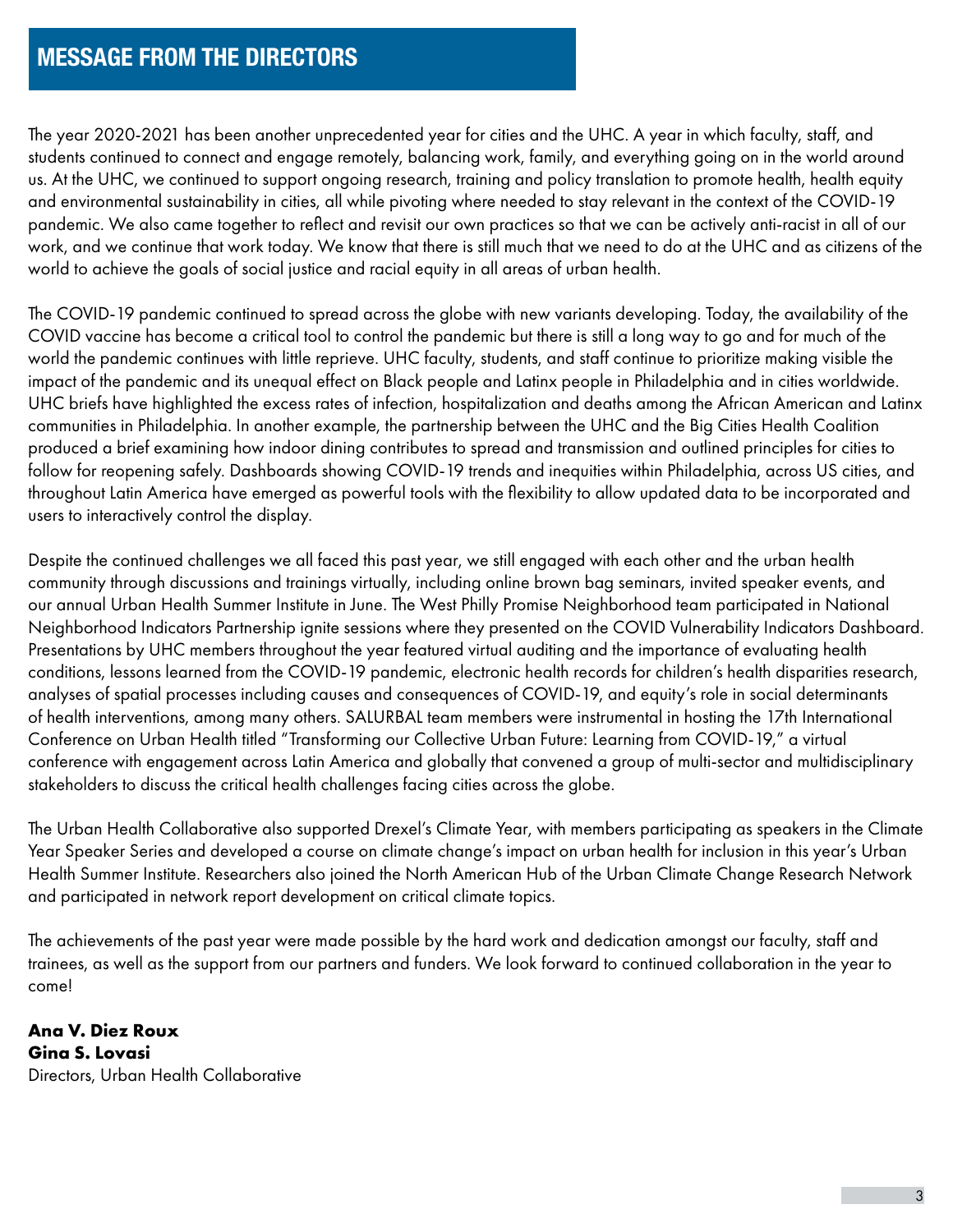### **About the UHC The UHC Team**

The Drexel Urban Health Collaborative (UHC) was created to leverage the power of data, research, education, and partnerships to make cities healthier, more equitable, and environmentally sustainable.

#### Our Mission

To improve health in cities by increasing scientific knowledge and public awareness of urban health challenges and opportunities, and by identifying and promoting actions and policies that improve population health and reduce health inequities.

#### UHC key themes:

- •Place based approaches
- •Data for action
- •Evidence for policy
- •Health equity and social justice
- •Community and policymaker engagement

The Urban Health Collaborative has expanded rapidly in the six years since its inception and is now a robust center known nationally and internationally. The Collaborative is made up of over 31 staff members and engages and supports over 20 trainees from undergraduate to postdoctoral levels, funded internally through UHC fellowships or through external grants and contracts. The UHC also has a visiting scholar program to host emerging and established researchers from around the world. Currently, experts from across the Dornsife School of Public Health lead the four UHC cores (Administrative Core, Training Core, Research and Data Core, and Policy and Community Engagement Core), with input from the UHC Steering Committee. Several tenure track and research faculty are administratively supported by the UHC, and 33 faculty from across the University are engaged as UHC faculty affiliates.

### **External Funding**

The Urban Health Collaborative is generously supported by a gift from Dana and David Dornsife and by Drexel University. Funding to sustain our growth, scholarship, and engagement is also provided by a diverse set of external funders. This past year the UHC submitted 29 grant proposals as well as collaborating on applications submitted by departments at the Dornsife School of Public Health. The 34 externally funded grants that have been active in the past year, have provided \$5.2 million in direct research expenditures and support the work of faculty, research staff, postdoctoral researchers, and students at both the doctoral and masters levels.

- American Heart Association
- Bloomberg Family Foundation
- Local Initiatives Support Coporation
- Lazarex Cancer Foundation
- de Beaumont Foundation
- Wellcome Trust
- US Department of Education
- National Institute of Minority Health and Health Disparities
- National Heart, Lung, and Blood Institute
- National Institute on Aging

### **Steering Committee Members**

Amy Auchincloss, PhD, MPH Research and Data Core Co-Lead

Sharrelle Barber, ScD, MPH Research Faculty Representative

Sarah Boise Masters Student Representative

Amy Carroll-Scott, PhD, MPH Policy and Engagement Core Co-Lead

Jane Clougherty, MSc, ScD, Faculty Affiliate Representative

Ana Diez Roux, MD, PhD, MPH **Director** 

Alex Ezeh, PhD Training Core Co-Lead

Jennifer Kolker, MPH Policy and Engagement Core Co-Lead

Gina S. Lovasi, PhD, MPH Co-Director

Kari Moore, MS Research and Data Core Co-Lead

Kevin Martinez-Folgar, MD Doctoral Student Representative

Tanisha Barnes Staff Representative

Claire Slesinski, MSPH Staff Representative

Katie Livengood, MPH Assistant Director

Félice Lê-Scherban, PhD, MPH Training Core Lead

Brent Langellier, PhD, MA Affiliate Faculty Representative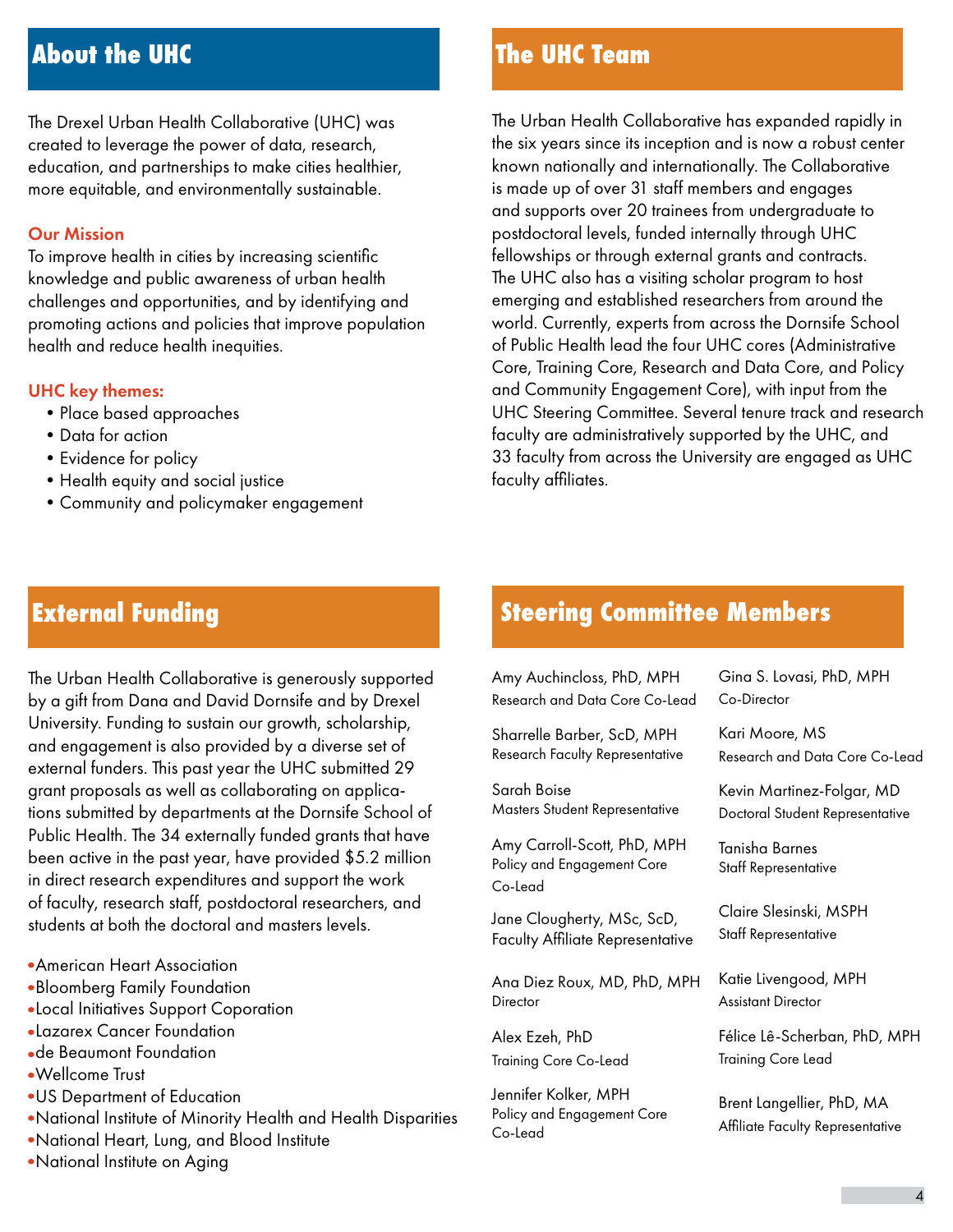#### 2020-2021 Accomplishments

During the past year UHC faculty, staff and students developed new resources, secured new funding, published academic papers, presented commentaries, presented at conferences, engaged with local and global media, served on advisory committees, and held various leadership roles. Below we highlight some of the accomplishments of the past year.

### **New Grant Awards**

### Cardiometabolic Risk Development and Management in Changing Neighborhoods

Sharrelle Barber, ScD, MPH, assistant professor of epidemiology and biostatistics at the Urban Health Collaborative, was awarded a 5-year, \$3.2 million grant from the National Institutes of Health in August 2020. The research links state-of-the-art epidemiologic data from the Jackson Heart Study cohort with wellcharacterized neighborhood data over a 20-year period. Barber is leading the research team that is examining how changes in physical and socal features of the neighborhood environment influence hypertension and diabetes incidence and management.

### The Built Environment, Pedestrian Injuries and Deep Learning

Alex Quistberg, PhD, MPH, assistant research professor at the Urban Health Collaborative was awarded a 5-year, \$690,000 K01 International Research Scientist Development Award from the Fogarty International Center at the National Institutes of Health. The study is focused on developing neighborhood built environment indicators using neural networks and examining their association with pedestrian safety in Bogota, Colombia.

### Contribution of Longitudinal Neighborhood Determinants to Cognitive Health and Dementia Disparities within a Multi-Ethnic Cohort

Jana Hirsch, PhD, MES, assistant research professor at the Urban Health Collaborative was recently awarded a 5-year, \$4,358,351 R01 award from the National Institute on Aging. This study aims to identify actionable, community-level interventions to address and remediate racial and socioeconomic inequalities derived from the unequal distribution of environmental supports for healthy aging. This will provide robust new evidence about pathways between neighborhood environments and cognitive outcomes, with important implications for Alzheimer's disease and related dementias (ADRD) progression research and clinical management of the disease.



*Center City, Philadelphia, PA*

The Relationship Between State-Level Medicaid Policies and Access to Treatment for Substance Use Disorders Pricila Mullachery, PhD, MPH, formerly postdoctoral research fellow and currently Senior Research Scientist II at the Urban Health Collaborative, was awarded a \$50,000 Cotswold Foundation Postdoctoral Fellowship by Drexel University. Mullachery's research is focused on the impact of policies and public health interventions on health equity and examines the role of Medicaid policies on substance use disorder outcomes among poor and racial minority groups.

### Tracking COVID-19 Testing and Testing Inequities in **Cities**

Urban Health Collaborative director and Dornsife dean Ana Diez Roux, MD, PhD, MPH and assistant professor Usama Bilal, MD, PhD, MPH, were awarded a \$250,000 grant from the Robert Wood Johnson Foundation to characterize inequalities in COVID-19 testing, characterize policies that cities have implemented to reduce these inequities, and evaluate the effects of these policies.

### Integration of Socio-Spatial Data for Neighborhoods with Multi-Omic Profiles to Identify and Mitigate Factors Affecting Risk of Alzheimer's Disease

Gina Lovasi, PhD, co-director of the UHC, was awarded a \$74,924 subcontract on a Pioneer Award from the National Institutes on Aging, to assist the University of Texas Rio Grande Valley on a study looking at why there is a higher proportion of Hispanics experiencing Alzheimer's Disease (AD). This study and will test if variations in AD-like cognitive trajectories across neighborhoods are explained exclusively by individual characteristics, or depend at least partly on social and physical elements of neighborhoods relevant to physical disorder and way finding.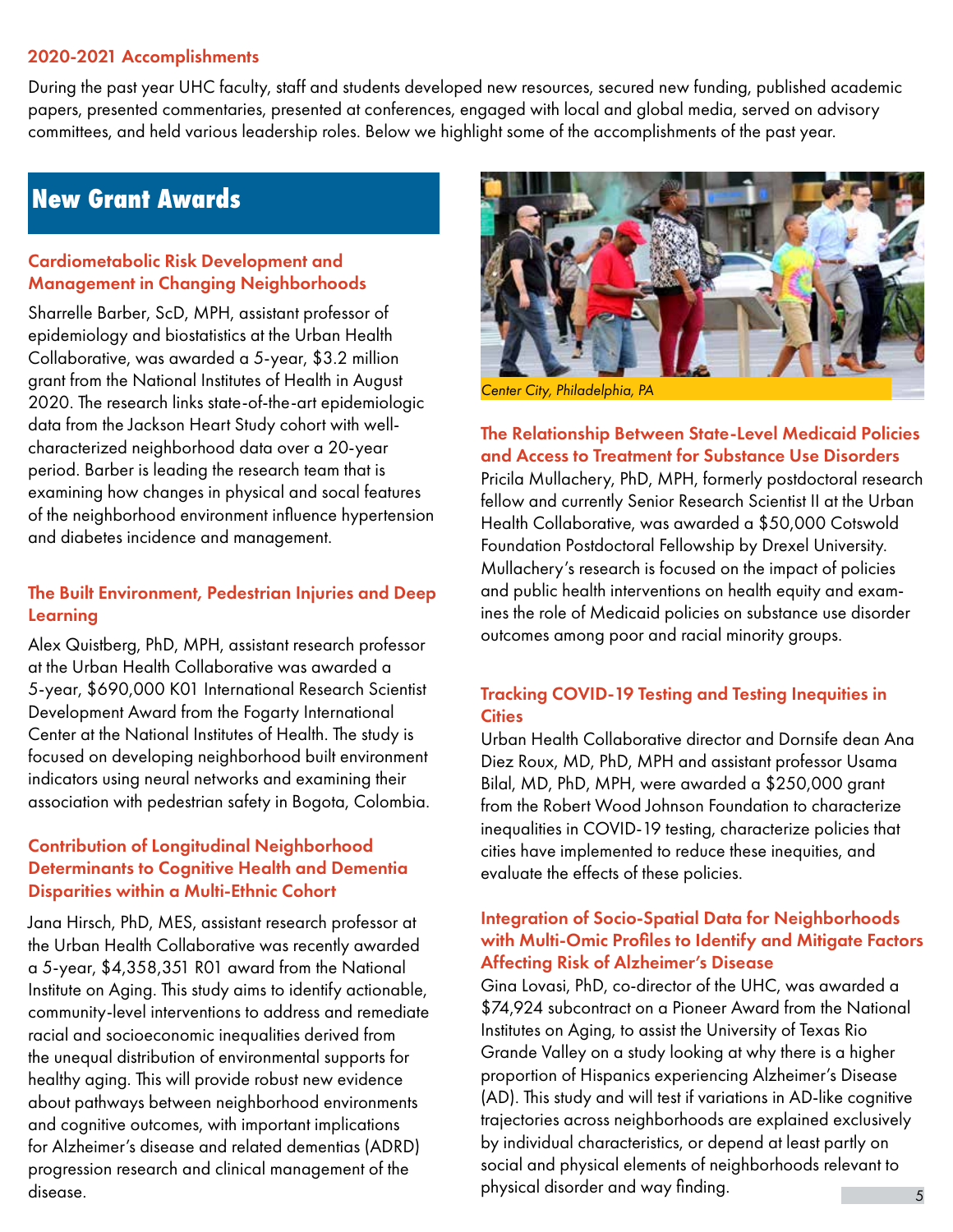The UHC has conducted research locally in Philadelphia and globally to identify inequities and actions and polices to make cities healthier and more equitable.

### Community IMPACT and Cancer in Philadelphia Neighborhoods

A new interactive site led by the UHC in partnership with the Philadelphia Department of Public Health and Fox Chase Cancer Center called "Cancer in Philadelphia Neighborhoods," was released this year. The interactive data tool displays neighborhood maps of cancer, cancer screening and select cancer risk factors in Philadelphia. The tool allows residents to explore and learn more about cancer in their neighborhood. The data tool reveals that cancer incidence and mortality differ across Philadelphia neighborhoods. Although cancer screening rates are generally high across Philadelphia, both cancer risk factors and cancer screening rates also differ by neighborhood. This research was supported by the Lazarex Cancer Foundation as part of the Community IMPACT project in collaboration with the Drexel College of Nursing and Health Professions.

### West Philly Promise Neighborhood and Data **Democratization**

The West Philly Promise Neighborhood project team continues its work at the intersection of research, practice, and community engagement. This past year the team has focused on its goal to increase access to data by honing its data democratization work: sharing survey data snap shots, producing community indicator briefs, creating communityinformed data dashboards, and developing data request processes. The West Philly Promise Neighborhood has also launched a new website [\(westphillypn.org/\) f](westphillypn.org/)or users to stay connected within the community. The new website provides information about partners and programs, events and success stories throughout the Promise Neighborhood. A community resource map and COVID-19 information are featured. The site also explains the various ways data is collected to track Promise Neighborhood's progress.







*Maps from the Cancer in Philadelphia Neighborhoods interactive app.* 

### Research and Data Expertise on Neighborhoods and Health Disparities

The research and data teams at the Urban Health Collaborative have continued to build the Philadelphia data repository to support sharing of spatially referenced data. The team has collaborated on a diverse array of projects and publications leveraging neighborhood data and made methodological advances in neighborhood characterization to examine health inequities. Examples include projects that looked at neighborhood context and kidney disease and high ambient temperatures and infant mortality in Philadelphia. The team also has a continued partnership with Temple University Institute for Survey Research to measure perceived gentrification.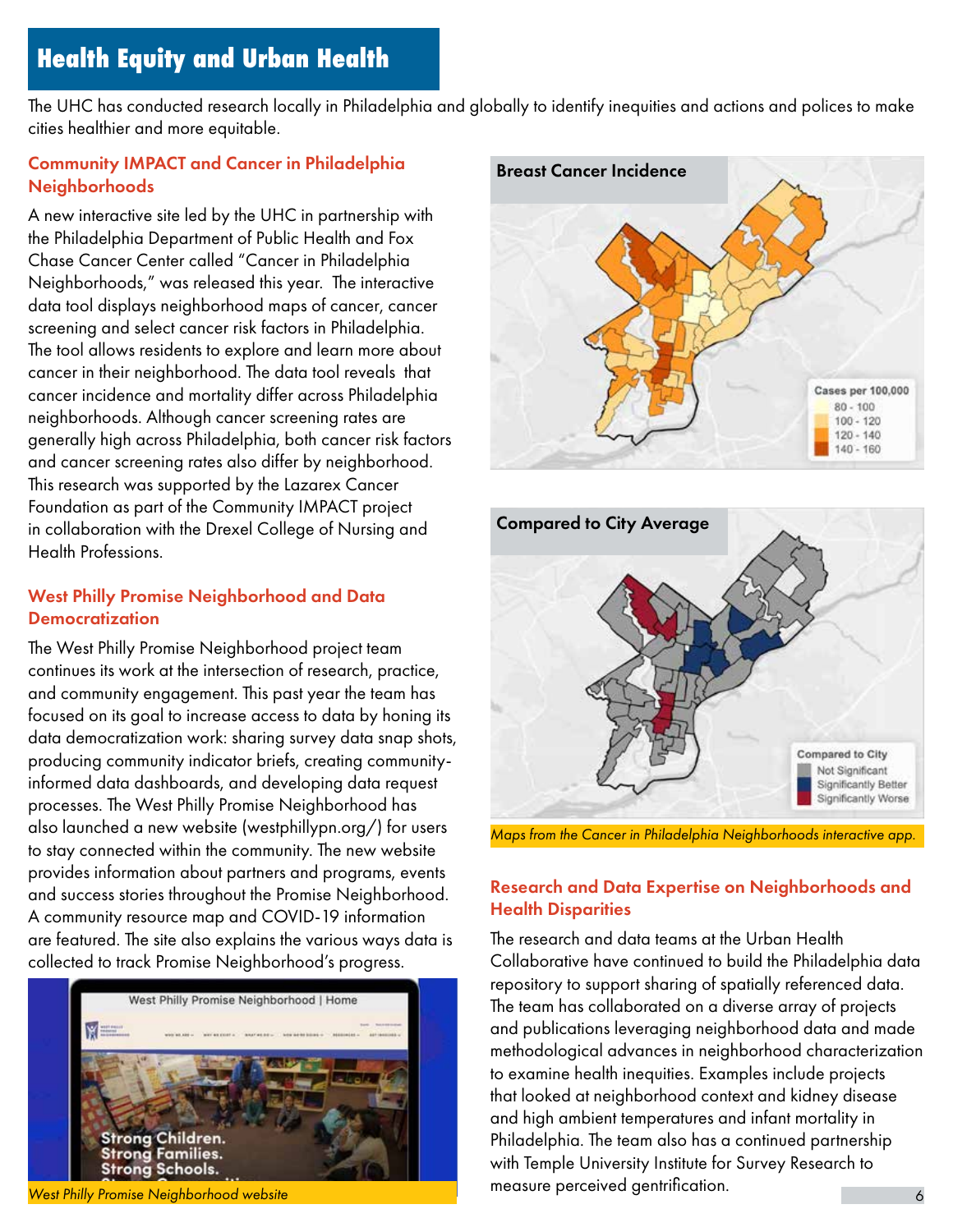#### Partnership with Big Cities Health Coalition to Create Healthy, Equitable Cities

The UHC has continued its partnership with the Big Cities Health Coalition (BCHC) to support the Coalition's vision of healthy, more equitable cities through big city innovation and leadership. Currently, the UHC is engaged in three projects with BCHC. The first focuses on building a national urban health agenda by creating a policy tool that will support BCHC with this agenda. The tool, once finalized, will synthesize literature on upstream policies and their effect on various health outcomes. The creation of this tool began when the team interviewed 30 lead health officials and surveyed 75 senior health department staff to gain insights on key priorities and challenges of implementing those priorities for large city health departments.

The UHC is also contributing its data expertise to the partnership by creating a city-level data platform to provide health and health equity metrics for 30 of the largest urban cities in the United States. The revamped platform[, bigcitieshealthdata.org,](bigcitieshealthdata.org) will provide comparisons of health indicators across BCHC member jurisdictions. A third project also focuses on maintaining and updating a dashboard on COVID-19 health inequities in cities. This powerful data tool enables visualizations of COVID-19 related outcomes such as testing, incidence, hospitalizations, and mortality and examines inequities in outcomes over time and across 30 BCHC member cities. This tool has been disseminated to key stakeholders, community leaders, public health officials, and policy makers.



THE BIG CITIES HEALTH INVENTORY DATA PLATFORM

**Explore health issues in** urban communities across the country

### **EXPLORE A BIG CITY**

Explore 60,000 data points across 30 large cities

### Identifying Policy Solutions to Law Enforcement Reform

Amy Carroll-Scott, PhD, MPH, and Jennifer Kolker, MPH, received funding from Drexel's Rapid Response Research and Development Fund for Racial Equity Projects for a policy surveillance project entitled, Multi-City Policy Surveillance to identify Policy Solutions to Law Enforcement Reform. This project created a system to monitor, document, and share local urban policy actions that positively impact population health. The project documented law enforcement reforms in four cities: Philadelphia, St. Louis, Louisville, and Birmingham. The team engaged with partners in these cities and is in the process of developing a co-created manuscript that will highlight the incremental nature of reforms in the wake of George Floyd's murder and national calls to action, as well as some best practices for reform.



*Image from the International Conference on Urban Health*

### A Commitment to Urban Health through a Virtual Lens with SALURBAL

In July 2021, the International Conference on Urban Health (ICUH) was virtually hosted by SALURBAL and organized by the International Society for Urban Health. The 17th conference titled "Transforming our Collective Urban Future: Learning from COVID-19," convened a group of multi-sector and multidisciplinary stakeholders to discuss the critical health challenges facing our cities across the globe. Alongside hosting ICUH, SALURBAL also hosted three webinars as part of their LAC-Urban Health Webinar Series including: Air Pollution and Health in Latin American Cities, Road Safety in Latin American Series, and Inequality in Mortality Outcomes in Latin American Cities. These webinars featured prominent research from the group as well as fostered collaboration amongst the international urban health community. The SALURBAL project also published research on life expectancy and causes of death in Latin American cities. The study reveals shocking differences in life expectancy across cities in Argentina, Brazil, Chile, Colombia, Costa Rica, Mexico, Panama, Peru, and El Salvador. For women living in cities in these countries, life expectancy can vary by more than 8 years; for men, this difference can be as high as 14 years. These variations are observed both between countries, and within countries – raising important questions about the impacts of national and subnational policies and management designed to promote health. These insights can support planning and decision-making processes.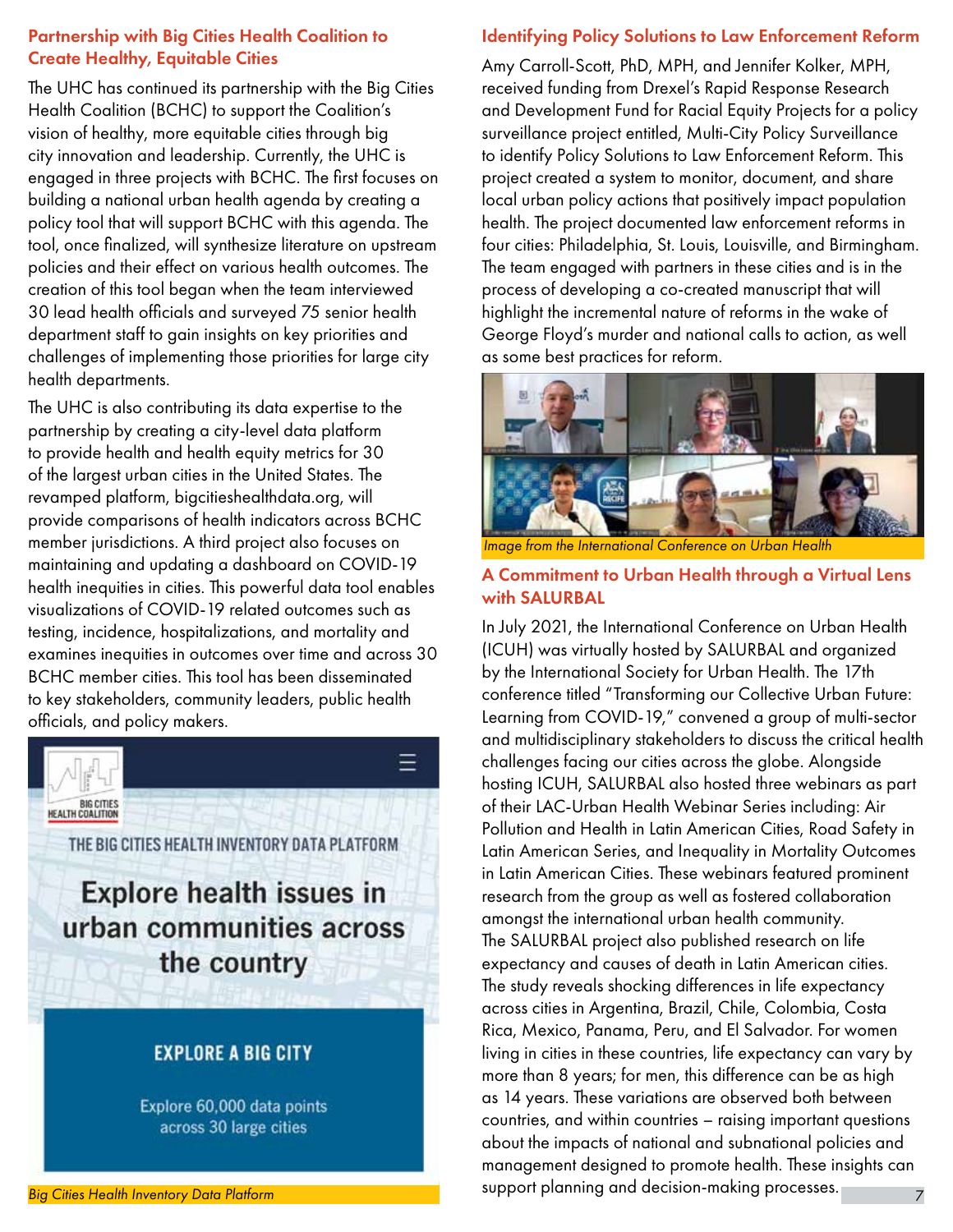

UHC researchers provided expert commentary to more than 25 media sources to address the pandemic. UHC faculty experts spoke to the media on a variety of topics and pressing public health issues including racism and its impact on public health, disparities in COVID-19 testing, misinformation surrounding vaccines and masking, and racial and ethnic inequities in new coronavirus infection and mortality. UHC experts were featured in local, national, and global media outlets including: Washington Post, CBS News, Philadelphia Inquirer, NPR, WHYY, NY Daily News, Bloomberg, TIME, and The New York Times Magazine, to name a few. The UHC is committed to shining a light on health disparities exacerbated by the pandemic and helping to provide accurate, evidence-based information in the media.

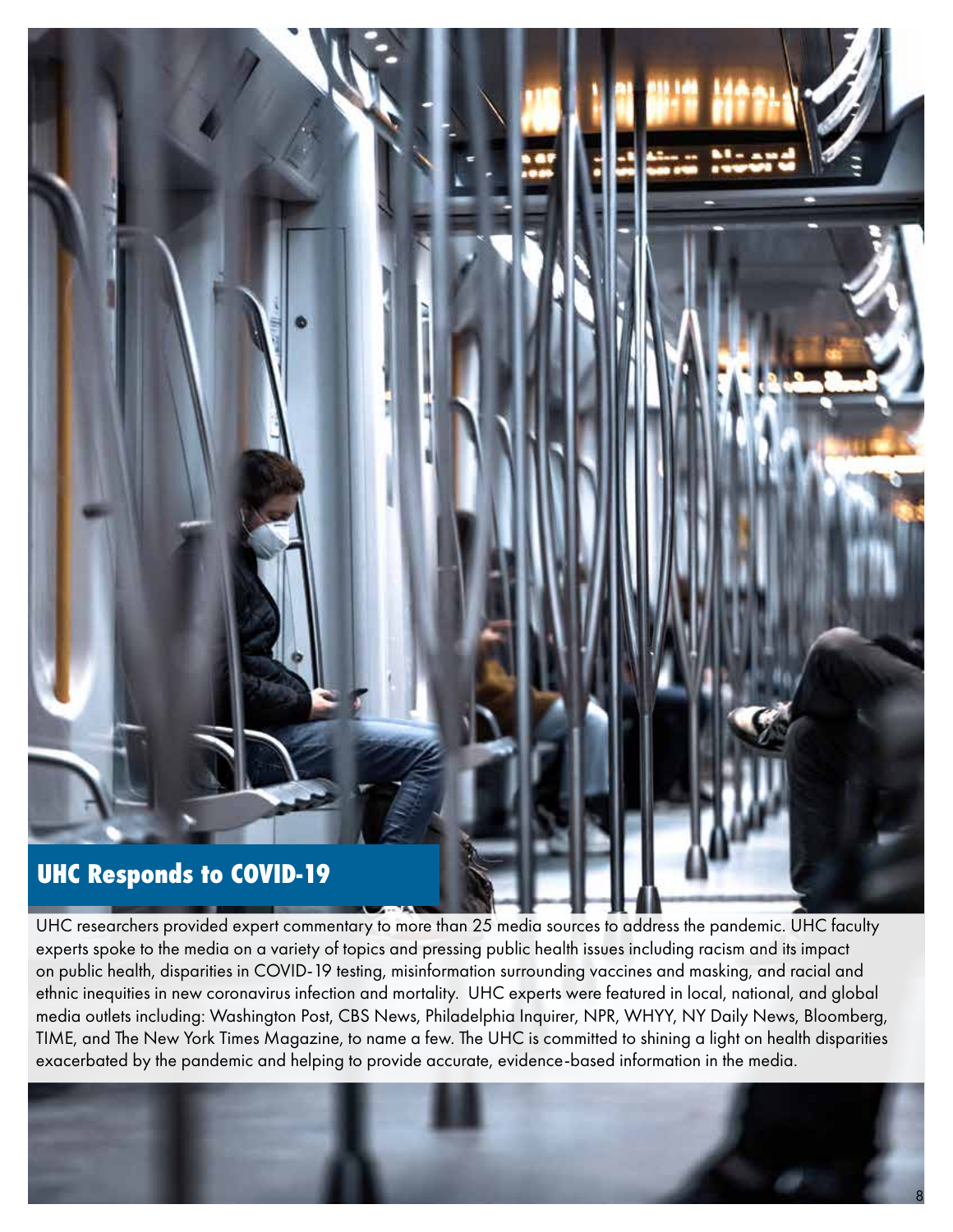### **COVID-19 Data Tools and Dashboards**

### Philadelphia COVID-19 Vulnerability Dashboard

In response to the COVID-19 pandemic, the Drexel West Philly Promise Neighborhood team has created multiple data dashboards to identify areas in Philadelphia that are at highest risk for COVID-19 and its longer-term impacts. The first dashboard shows general vulnerabilities based on the CDC's Social Vulnerability Index. The second dashboard displays data on additional COVID-related vulnerabilities relevant to Philadelphia communities, including health conditions, access to resources, and more detailed housing data. The third dashboard, the Essential Worker Dashboard, shows data on workers in essential industries, including data on race and ethnicity, pay, and where workers live.

### COVID-19 Health Inequities in Cities Dashboard

With support from the Robert Wood Johnson Foundation and in partnership with the Big Cities Health Coalition (BCHC), the UHC created a data platform to track outcomes and inequities in COVID-19 across 29 U.S cities that make up the BCHC. Launched in January 2021, the dashboard site was created to inform decision-making by public health leaders in BCHC cities and educates the public, policymakers, and public health officials about the ways in which race/ethnicity, neighborhood, and city characteristics influence COVID-19 outcomes The dashboard also leverages vaccination data allowing users to characterize, track, and compare COVID-19 vaccination inequities on multiple levels: across individuals within cities, across neighborhoods within cities, and across cities.

### COVID-19 in Latin America and the Caribbean **Dashboard**

The SALURBAL project created a dashboard that allows visitors to plot trends of COVID-19 cases and deaths as well as to map these outcomes at various geographic levels: country, city, and sub-city in Latin American countries and compare the progress of the pandemic across cities. Using data compiled by Johns Hopkins University and from Latin American country governments, this online dashboard generates visualizations which can be tailored to the information needs of website visitors and which can be downloaded and shared. The data is currently being used in various analyses of how city characteristics influence COVID- 19 outcomes including a recent SALURBAL publications on "The effect of population mobility on COVID-19 incidence in 314 Latin American cities", (published in August 2021) as well as a data brief on the impact of COVID -19 in Latin America which was translated to Spanish and Portuguese.

Navigation Page Race/Ethnicity and Pay of Esse... Where Essential Workers Live Data Sources Key

Essential Workers in Philadelphia: Race/Ethnicity and Pay Food Service Workers in Philadelphia by Race and Ethnicity



#### Overlaid Trends in cases, hospitalizations or deaths

This chart shows the 7 day smoothed values of confirmed cases by diagnosis date (date sample was taken), hospitalizations by admission date and deaths by date of death from COVID-19. Hover over the lines to see details for each day.



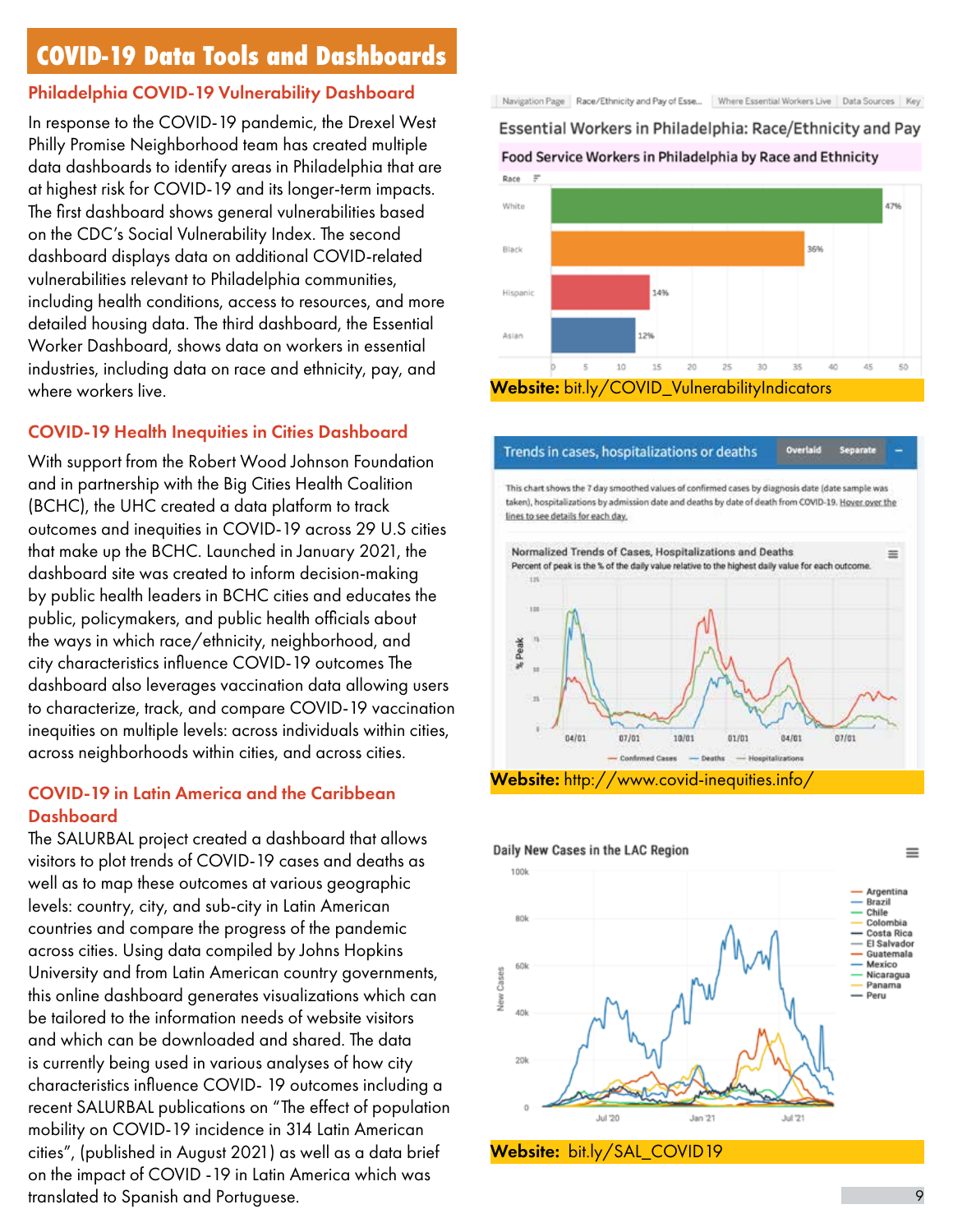### **COVID-19 and Health Equity**

UHC faculty, staff, and students also researched and made visible how COVID-19 is affecting health and health equity in Philadelphia and in cities nationally and globally.

### Racism, Residential Segregation and COVID-19 in Philadelphia: Mobilizing Data for Action During the Pandemic

The COVID-19 pandemic has exposed deeply entrenched racial inequities and the disproportionate impact on minoritized groups. Led by Sharrelle Barber, ScD, MPH, assistant professor, the project used descriptive spatial data analyses and digital storytelling to examine the links between structural racism, racial residential segregation and COVID-19 pandemic in the city of Philadelphia. Shaping the narrative around emerging racial inequities and mobilizing data for action has been a key focus of this project. The website [covidincontextphilly.com w](covidincontextphilly.com)as created to document how structural racism contributes to racial inequities in COVID-19 and shapes the lived experiences of individuals and communities most harmed by racism.

#### COVID-19 Inequities Among Latinos in US Cities

The COVID-19 pandemic has exposed wide inequities across racial and ethnic groups including Latinos. A project led by Usama Bilal, MD, PhD, MPH, assistant professor, and Mariana Lazo, MD, PhD, ScM, associate research professor, has leveraged data on COVID-19 outcomes by race/ethnicity and neighborhood from the 30 largest cities of the US to systematically examine trends and predictors of heterogeneities of health inequities in COVID-19 outcomes between Hispanics and Non-Hispanic Whites. A brief, "The Impact of COVID-19 in Latino Communities in Philadelphia," was created to illustrate the inequities experienced in Philadelphia.

### Developing a Strategy to Support Tenants, Owners, and Buildings Impacted by COVID-19 and Severe Social and Health Inequities in Philadelphia

Amy Carroll-Scott, PhD, MPH, policy and community engagement core co-lead, partnered with Local Initiatives Support Corporation (LISC) to develop data indicators demonstrating the connections between COVID-19 and tenant, building owner, and building needs. These included current and projected needs of tenants such as basic daily needs, behavioral health needs, physical health status, job loss due to COVID-19, and the corresponding impact on affordable rental properties. This data was incorporated into Drexel's COVID-19 Urban Vulnerability Data Dashboard, which includes an interactive city map, for data sharing and use among multi-family affordable housing stakeholders.



*COVID in Context website*

Navigation Page | Health Dashboard | Housing Dashboard | Access to Resources Dashboard | Dat

#### Philadelphia Vulnerability to COVID-19: Housing

#### Select an indicator:

eviction rate @ number of housing units with rent or mortgage over 35% of household income

percent of housing units with rent or mortgage over 35% of household income

subsidized housing units



*Data from partnership with LISC used in COVID-19 Urban Vulnerability Data Dashboard*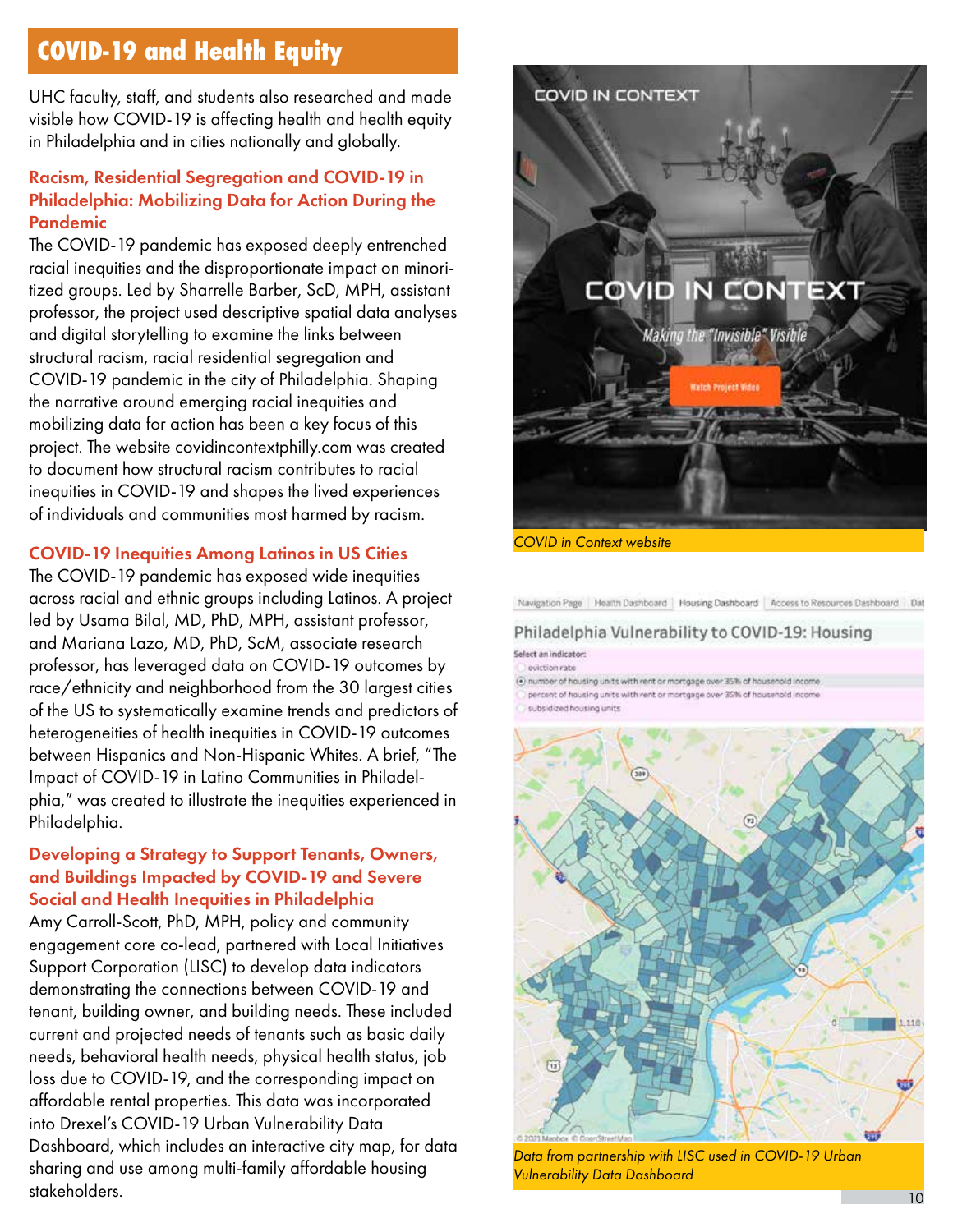# **Research and Practice**

The UHC has conducted research locally in Philadelphia and globally to identify inequities and actions and polices to make cities healthier and more equitable.

### **Working Groups**

The Urban Health Collaborative has several active working groups engaging in scholarly activities related to UHC's key themes. These working groups have been supported through UHC working group grants.

### Maternal and Child Health Research, Training, and Practice Collaborative

The Maternal and Child Health Research, Training, and Practice Collaborative (MCHC) working group is a collaboration between Drexel Urban Health Collaborative, the Dornsife School of Public Health (DSPH), St. Christopher's Hospital for Children and the Children's Hospital of Philadelphia to support a broader agenda of improving Maternal and Child Health outcomes in the City of Philadelphia. In the past year, the workgroup conducted interviews with maternal and child health stakeholders throughout Philadelphia to assess their training, research, and informational needs. Earlier this year the group also held a symposium, "Identifying Research and Training Needs to Advance Maternal Health Policy and Equity," that highlighted innovations in policy and practice to address maternal mortality and to identify data, research, and training needs. The symposium engaged speakers and shared calls to action on the important topic of maternal mortality that included HRSA leadership, Philadelphia policymakers, Philadelphia Department of Public Health leaders, best practice programs, MCHC partners, and DSPH students and faculty.

### UHC Community Violence Working Group

The Community Violence Working Group brought together researchers across Drexel University and other key institutions in Philadelphia to develop new ways of understanding and intervening to decrease community violence in urban neighborhoods. The group met throughout the year to discuss community violence and its root causes and effects. From these meetings, they developed a graph of monthly fatal shootings from 2018-2020 in Philadelphia to show the increase in fatal shootings during 2020. This work led to the creation of the brief, "Police Violence is a Public Health Issue." The working group presented these powerful data to a citywide coalition of city and community leaders who lead violence prevention efforts in Philadelphia.



*Members of the UHC.* 

#### Migration, Ethnicity, Race, and Health Working Group

During the last year, the Migration, Ethnicity, Race, and Health Working Group (MERHG) created and supported an interdisciplinary network of scholars across the United States regarding migration, ethnicity, race and health and facilitated a space to discuss their work in different levels of implementation as well supported lecturers in different stages of their career development. The group also engaged with community-based organizations and city departments to improve immigrant and minority health in Philadelphia. They organized and facilitated eight events featuring a range of experts along with creating a website to disseminate information. MERGH convened and facilitated 20 town halls with Latino-serving organizations, the Philadelphia public health department, the Office of Immigrant Affairs, and migrant health scholars to respond to the challenges the COVID-19 pandemic has created for Latino communities in Philadelphia. 11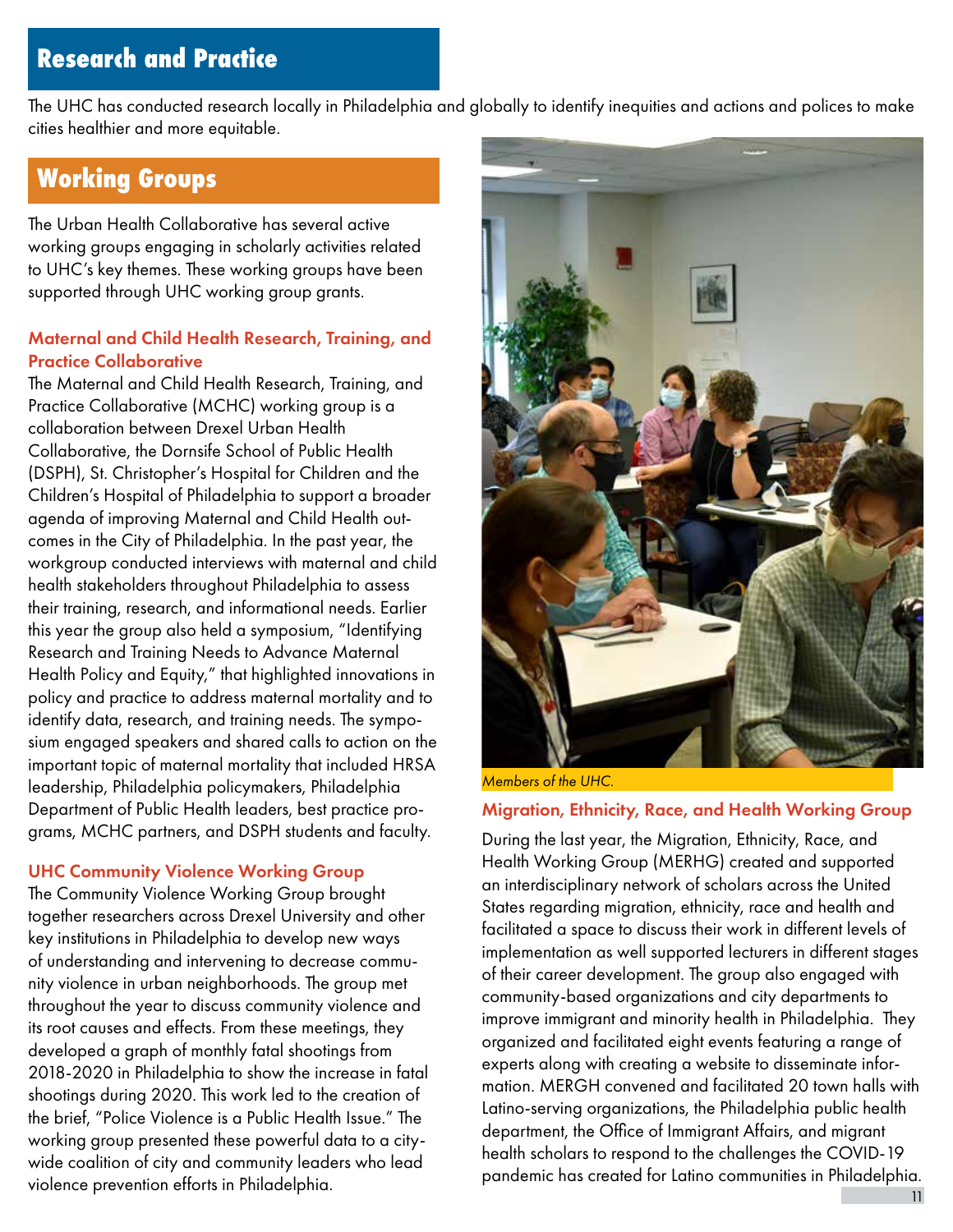**Briefs**

The UHC produces briefs to disseminate information to a range of stakeholders. In the past year the UHC published the following briefs:



### *Public Transportation and Active Transportation During the Pandemic*

This brief by the SALURBAL project outlines key recommendations for adapting and supporting public mass transit and active transportation systems to promote safe, healthy, and equitable mobility in the context of the COVID-19 pandemic.

### *Police Violence is a Public Health Issue*

This data brief was created members of the Community Violence Working Group to share available data on police-inflicted violence in Philadelphia. The data showed that the vast majority of victims are Black and these instances of violence tend to occur in predominantly Black or Latino neighborhoods.





### *The Impact of COVID-19 in Latino Communities in Philadelphia*

The impact of the COVID-19 pandemic has been disproportionately high among the Latino and Black communities in Philadelphia. This brief uses the framework of differential exposure and vulnerability to illustrate the context in which factors have converged to result in disproportionately large COVID-19 impact among Latinos in Philadelphia.

### *COVID-19 and Urban Health in Latin America and The Caribbean*

This brief describes the current state of the COVID-19 pandemic using data compiled by SALURBAL. The brief includes information on the number of cases, deaths, and vaccinations reported, as well as socioeconomic inequities in these outcomes in Latin American cities.





### *Infant Mortality in Latin American Cities*

This data brief, from the SALURBAL project, uses data to describe patterns of infant mortality across Latin American cities and to better understand what characteristics of urban environments may be contributing to inequities in infant mortality.



This brief explores federal regulations and how decisions on reopening were left to municipal and state governments. An evaluation of the indicators that each city used to make reopening decisions is explored to gain a better understanding of how indoor dining impacts the spread of COVID-19.

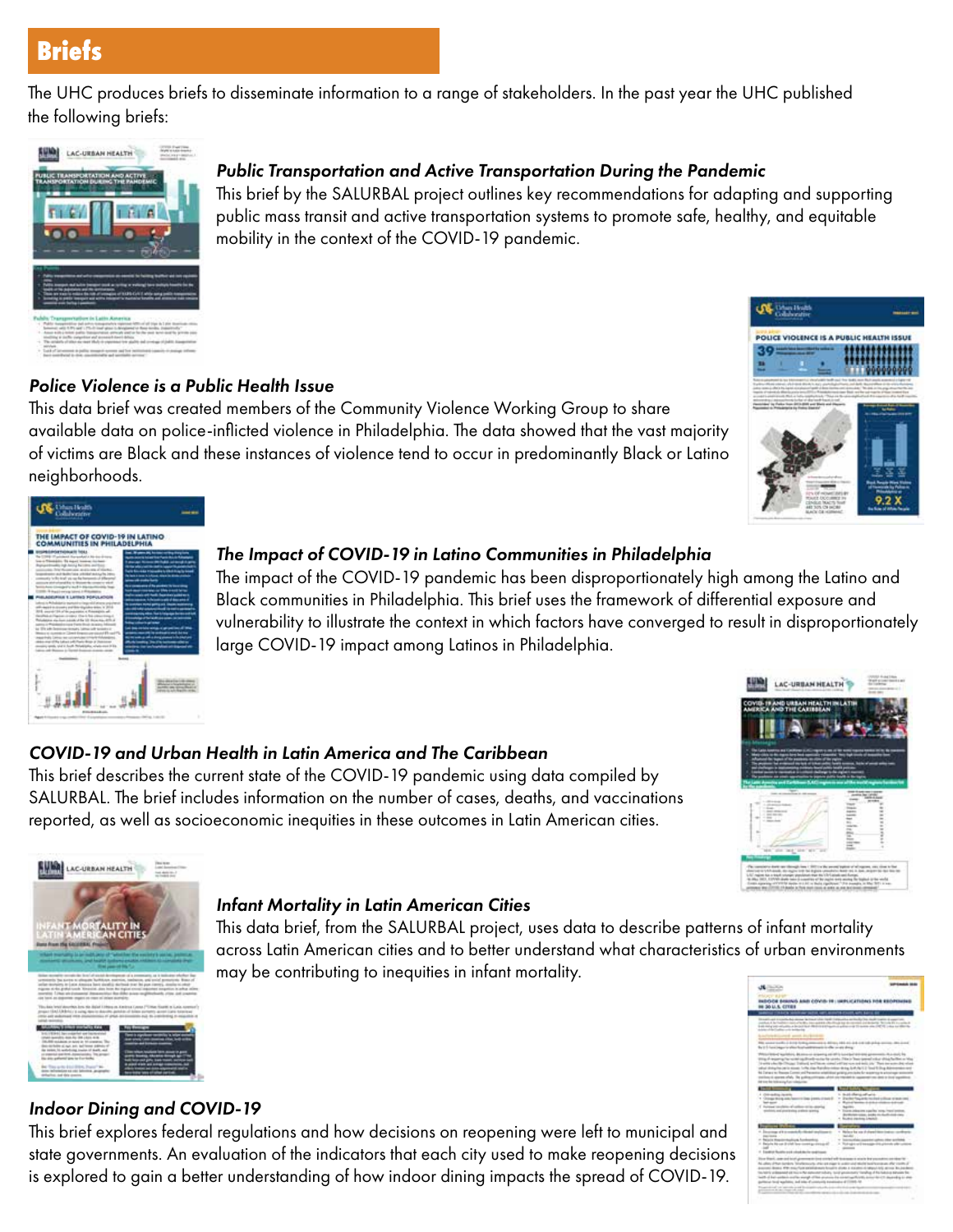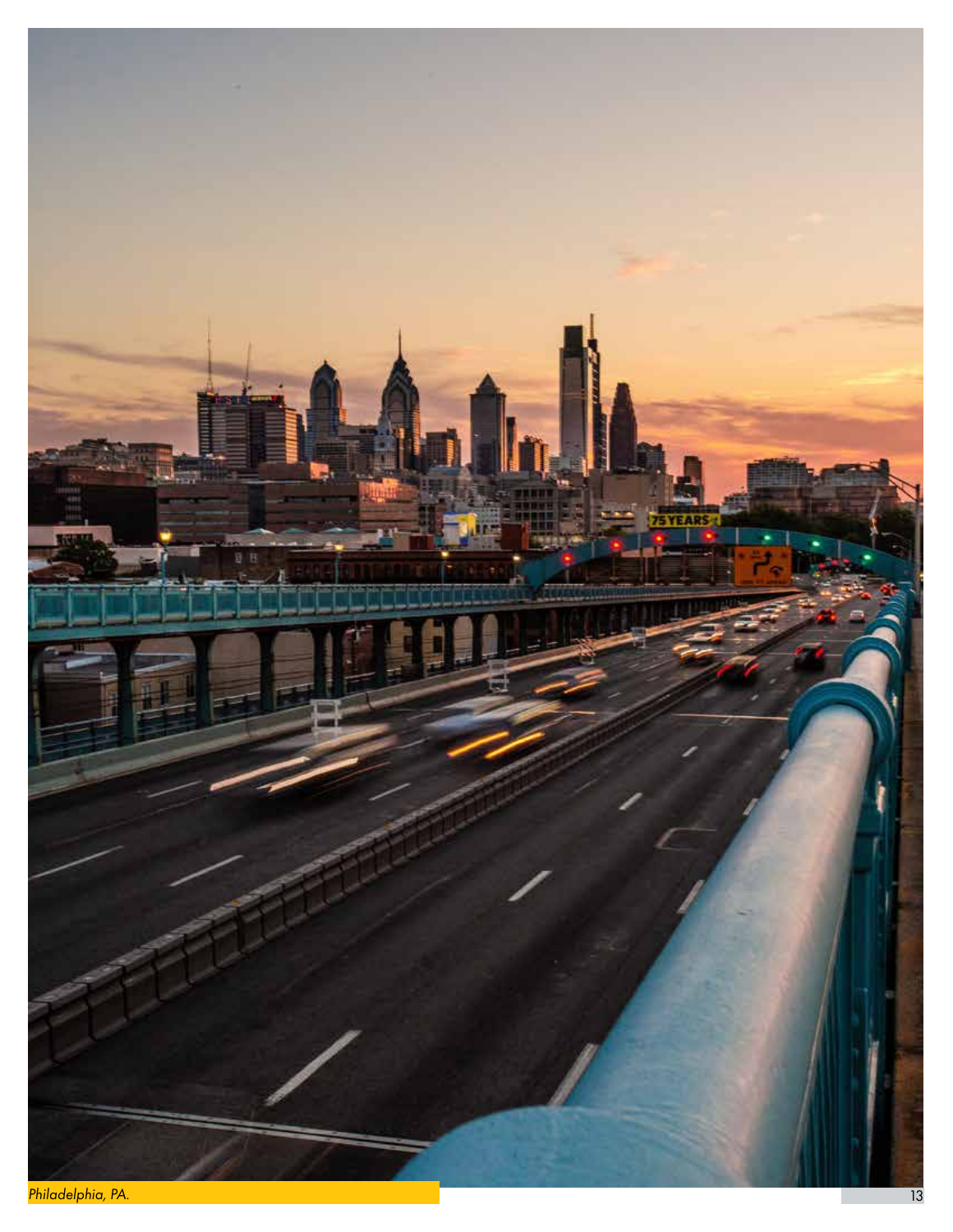### **UHC By The Numbers**

- 29 grants submitted totaling 19.5 million in research expenses
- 34 grants housed at the UHC totaling 5.2 million in annual direct grant expenditures
- 8 doctoral students, 3 postdoctoral research fellows, and 5 trainees supported on grants
- 2 master's students funded for Applied Practical Experience
- 31 total staff at the UHC
- 27 UHC Brown Bag Seminars
- 75 Urban Health Summer Institute participants
- 90 peer-reviews research publications in 65 different journals and were picked up by 135 different news outlets
- Over 2,400 social media mentions of UHC publications

### **Presentation and Publication Highlights**

Ione Avila-Palencia, PhD, MPH, gave a presentation at the International Conference of Urban Health on "Health and Environmental Co-Benefits of City Urban Form in Latin America: an Ecological Study."

Sharrelle Barber, ScD, MPH, was featured in a publication "Sharrelle Barber: at the Intersection of Place, Race, and Health" in The Lancet about how her work has been crucial in assessing the impact of structural racism on racial health inequities among Black people in the USA and Brazil. She was also quoted by several media sources including WHYY, NPR, and The Philadelphia Inquirer on the topic of inequities among COVID-19 in Black communities.

Usama Bilal, MD, PhD, MPH, led a publication on "Spatial Inequities in COVID-19 Testing, Positivity, Confirmed Cases and Mortality in 3 US Cities: an Ecological Study" in Annals of Internal Medicine. He was also quoted in numerous media sources including The Philadelphia Inquirer, NY Daily News, and TIME, on the topics of COVID-19 inequities, racial disparities, and vaccines.

Amy Carroll-Scott, PhD, MPH, was an invited webinar panelist for the US Department of Education on the topic of "Addressing Health Inequities in Promise Neighborhoods." She was also organizer and moderator for "Philadelphia MCH Programs and COVID-19, a panel discussion", co-hosted by the UHC and the Dornsife School of Public Health's Maternal and Child Health Program.

Josiah Kephart, PhD, MPH, gave a presentation at the International Conference of Urban Health on "Extreme Temperatures and Health in Latin American Cities."

Jennifer Kolker, MPH, was interviewed for "Stay-at-Home Orders Saved Hundreds of Thousands, Report Finds" in The Hill. She was also quoted in numerous other media outlets about indoor dining, stay-at-home orders, and COVID-19 vaccinations, including The Philadelphia Inquirer, Washington Post, CBS News, and Forbes.

Jana Hirsch, PhD, Kari Moore, MS, and Gina Lovasi, PhD, were involved in a publication on "Business Data Categorization and Refinement for Application in Longitudinal Neighborhood Health Research: a Methodology" featured in Journal of Urban Health.

Mariana Lazo, MD, PhD, ScM, participated in an expert panel focused on the public health burden of fatty liver disease in Latin America hosted by The Economist Intelligence Unit and the International Liver Foundation.

Félice Lê-Scherban, PhD, MPH, led a publication on "Are There Birth Cohort Effects in Disparities in Child Obesity by Maternal Education?" in the International Journal of Obesity.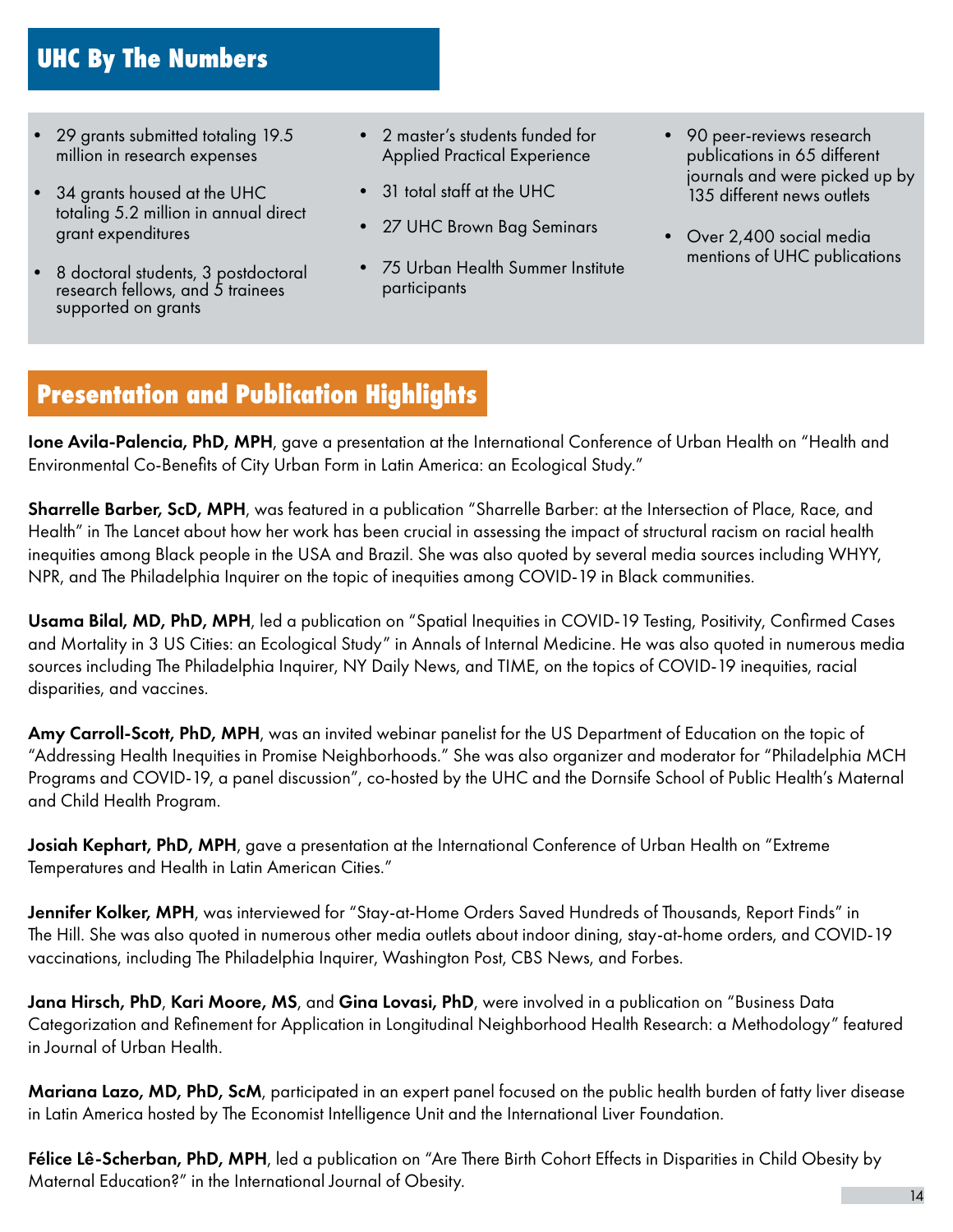

Pricila Mullachery, PhD, MPH, led a publication "Have Health Reforms in Brazil Reduced Inequities in Access to Cancer Screenings for Women?" in The Journal of Ambulatory Care Management.

Ana Ortigoza, MD, PhD, MPH, MS, gave a presentation at the International Conference of Urban Health on "Air Pollution, Heat, and Climate Vulnerability in Latin American Cities: Lessons from SALURBAL."

Amy Auchincloss, PhD, led a publication on "Are Neighbourhood Restaurants Related to Frequency of Restaurant Meals and Dietary Quality? Prevalence and Changes Over Time in the Multi-Ethnic Study of Atherosclerosis" in Public Health Nutrition.

Alex Quistberg, PhD, MPH, was involved in a publication, "Bicycle Safety in Bogotá: A Seven-Year Analysis of Bicyclists' Collisions and Fatalities," in Accident Analysis and Prevention.

Ivana Stankov, PhD, led a publication "'From Causal Loop Diagrams to Future Scenarios: Using the Cross-Impact Balance Method to Augment Understanding of Urban Health in Latin America" in Social Science and Medicine.

Ariela Braverman-Bronstein, MD, MPH, led a publication "Association of Education Level with Diabetes Prevalence in Latin American Cities and its Modification by City Social Environment" in the Journal of Epidemiology and Community Health.

Janene Brown, MPH, led a publication "The Association of Neighborhood Medical Facilities with Aging in Place and Risk of Incident Myocardial Infarction" in the Journal of Aging and Health.

Amie Devlin, MPH, MA, led a publication "'Who is Going to Put Their Life on the Line for a Dollar? That's Crazy': Community Perspectives of Financial Compensation in Clinical Research" in the Journal of Medical Ethics.

Dustin Fry, MPH, led a publication "Land Use Diversity and Park Use in New York City" in Preventive Medicine Reports.

Samantha Joseph, MPH, led a publication "Colonial Neglect and the Right to Health in Puerto Rico After Hurricane Maria" in American Journal of Public Health.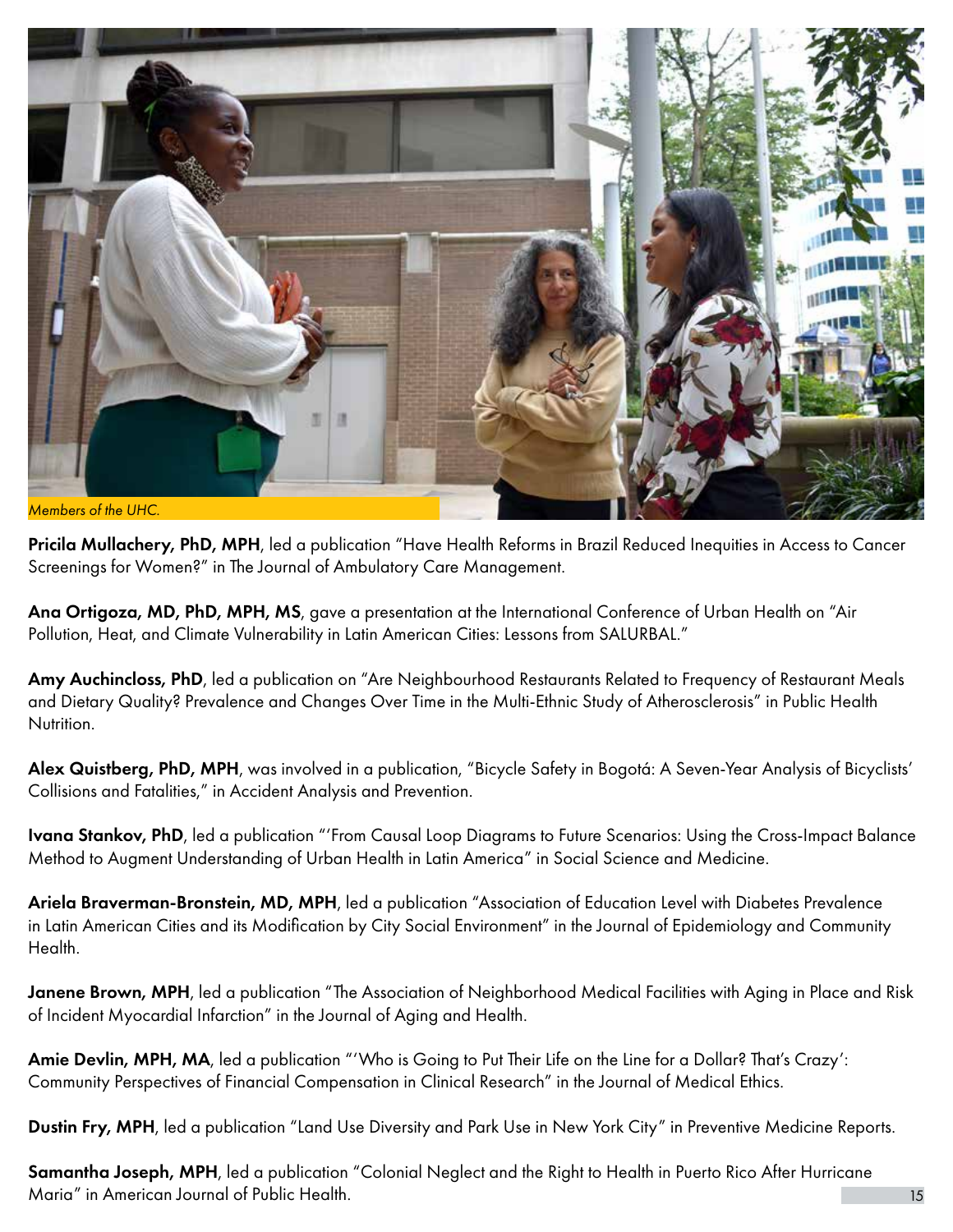## **Student Awards**



### Dornsife Student Awarded Mini Grant to Conduct Research at the UHC

Andrea Eleazar, public health '23, was awarded a \$1,500 Undergraduate Research and Enrichment mini-grant from Drexel University to study the heterogeneity of health outcomes among immigrants in the United States with mentors Usama Bilal, MD, PhD, MPH and Mariana Lazo, MD, PhD, ScM at the Urban Health Collaborative. The project will characterize, analyze, and communicate the US immigrant population's heterogeneous nature to inform future public health interventions.

#### Doctoral Fellowship Program

The Urban Health Collaborative Doctoral Fellowship program provides funding for incoming Dornsife School of Public Health doctoral students for up to two years. These fellowships include tuition remission, resources for travel and supplies and annual stipend to support research in urban health under the mentorship of faculty research sponsors across the Dornsife School of Public Health.

#### Doctoral fellows funded in 2020-2021



Janelle Edwards, MPH Advisor: Leah Schinasi, PhD

Janelle's work focuses on quantifying the link between historical redlining and modern-day markers of segregation. Her research also estimates the association between living in racially segregated and historically redlined neighborhood and the prevalence of the following cardiovascular disease risk factors: obesity, diabetes, and high blood pressure.



Kathleen Ward, MSPH, CHES Advisor: Alexis Roth, PhD, MPH

Kathleen's research focuses on an evaluation plan for Prevention Point Philadelphia's new drug and alcohol assessment center. Her work with the center created a process evaluation plan and data collection tools. She was also successful in gaining additional funding for this research from the Health Resources Services Administration and was awarded an Interdisciplinary Community-Based Participatory Research for Health grant.

#### Master's Fellowship Program

The UHC Master's Fellowship provides a research stipend to outstanding master's degree students who work in the field of urban health under the supervision of a faculty mentor. In 2020-2021 there were three first-year UHC Master's Fellows.

#### Masters fellows funded in 2020-2021



Sarah Boise, MPH '22 Community Health and Prevention Mentor: Ana Martínez-Donate, PhD

Sarah Boise works on two projects, the first focused on Sys- tematic Transportation and Recreation Environment Evaluations using Technology (STREET) and the second focused on Retail Environment and Cardiovascular Disease where she completed virtual audits, training, literature reviews, manuscript development, and analyzed longitudinal data.



Yosselin Turcios, MPH '22 Community Health and Prevention Mentor: Ana Martínez-Donate, PhD

Yosselin Turcios works on two projects that seek to understand how substance abuse, violence, HIV/AIDS, and substance use interact and impact the Latino community in Philadelphia. She has transcribed interviews that were conducted with Latino community members and is now supporting the data extraction phase of the project.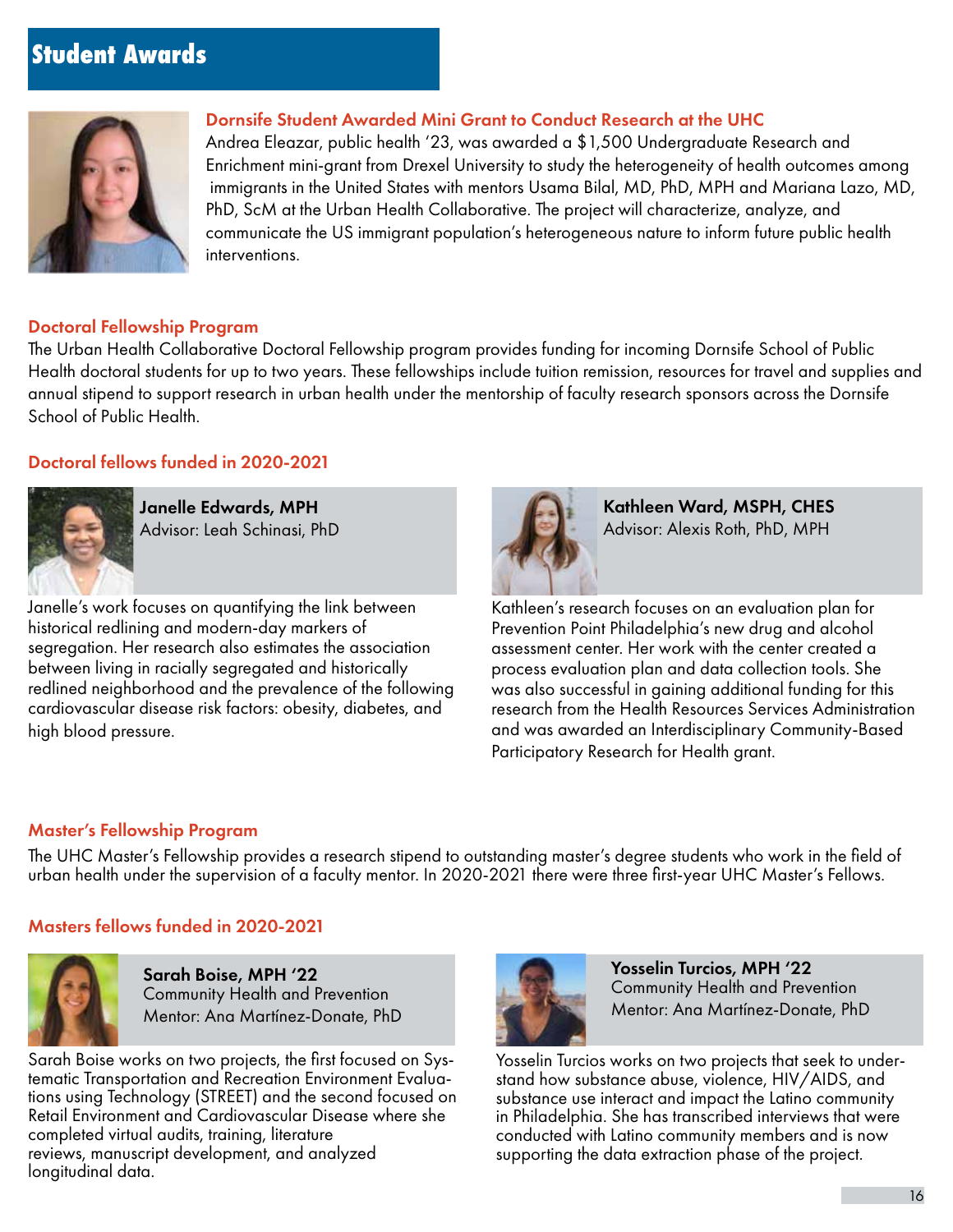### Student's reflections on the UHC Fellowship experience:

"The UHC summer course was extremely helpful and I really appreciated that it was included in my fellowship. It was also great to connect with PhD/MPH students from other programs with similar interests." – Janelle Edwards, PhD(c), MPH

Student's reflections on the UHC Master's Research Fellowship experience:

"The most valuable aspect for me has been the mentorship I've received. Loni is an incredible mentor and she's allowed me to see firsthand the struggles with starting a research project from scratch." – Shelby Spohn, MPH '22

"The UHC fellowship is the reason I chose to attend Drexel University. It is incredibly hands-on and skills-based and I know that I am learning valuable skills that will support my future public health career." – Yosselin Turcios, MPH '22

Student's reflections upon completing a UHC-funded Applied Practical Experience:

"I learned a great deal about the importance of a wellarticulated program strategy for evaluation. In my research on empowerment evaluation, I developed a deeper understanding of logic models and ways to organize programs to easily measure success." – Oladoyin Onawole, MPH '22

"Aside from the administrative and management skills that I gained, I learned how to manage many competing interests, and how to establish a middle ground between opposing parties." – Katie Singley, MPH '22

### Applied Practical Experience

The UHC provides student funding to support select Applied Practical Experience placements for students wishing to focus on urban health as part of the practical experience required of all first-year MPH students.

Applied Practical Experience funded in 2020-2021



Katie Singley, MPH '22

Katie Singley worked with Philadelphia Overdose Prevention Network (POPN) engaging with key stakeholders such as Kensington residents, communitybased organizations, and the city government.



Oladoyin Onawole, MPH '22

Oladoyin Onawole worked with Every Murder is Real Healing Center (EMIR) to develop an improved evaluation strategy and conduct an inventory of EMIR's current data collection methods.

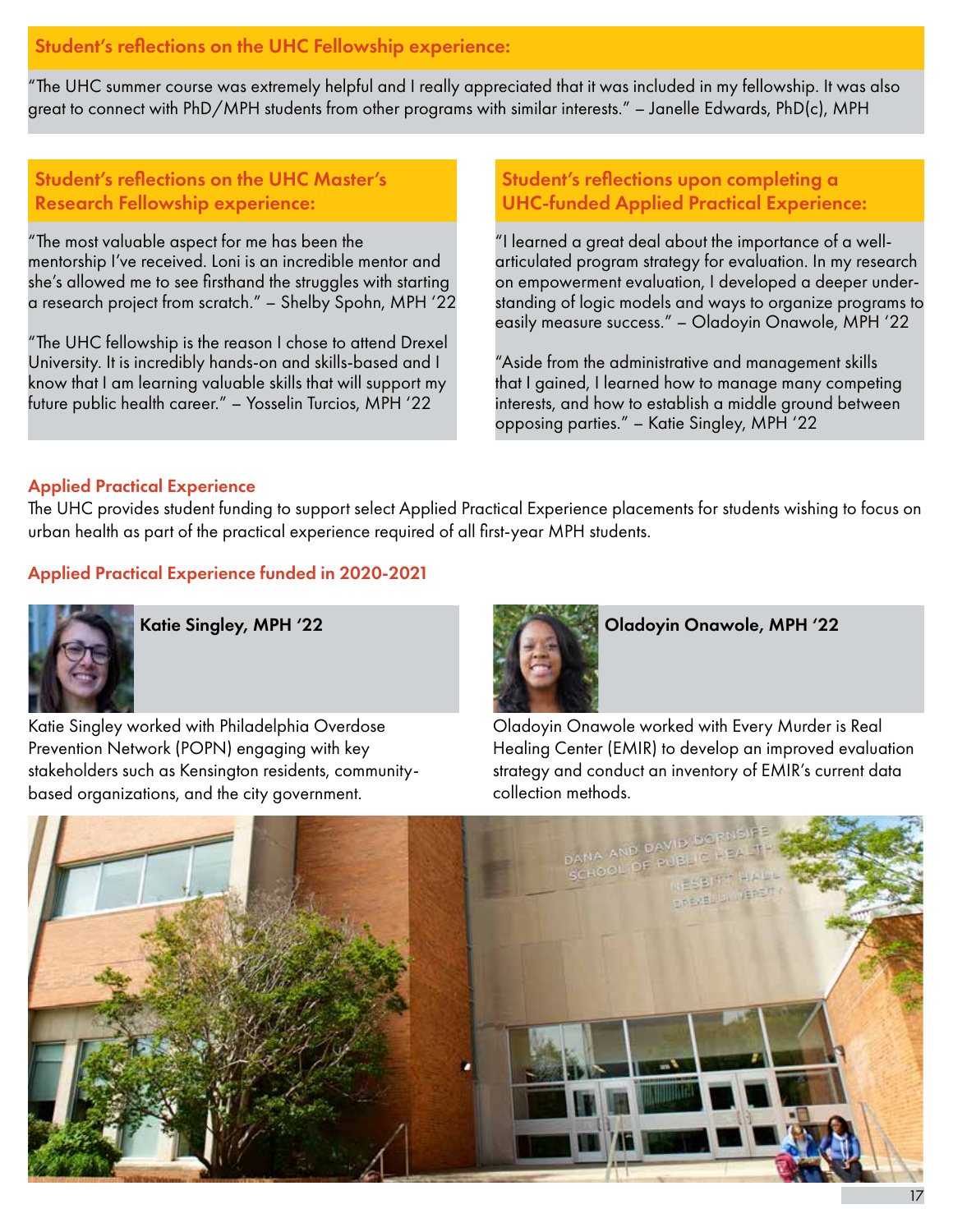### **Support for Trainees**

The Urban Health Collaborative is committed to engaging trainees at all levels as they advance their careers in urban health and supports many research trainees working on grant-funded projects.

### Postdoctoral Research Fellows in 2020-2021

- Ione Avila-Palencia, PhD, MPH Allana Forde, PhD, MPH Jingjing Li, PhD, MS Josiah Kephart, PhD, MPH Pricila Mullachery, PhD, MPH Ana Ortigoza, MD, PhD, MPH, MS
- Alina Schnake-Mahl, ScD, MPH

### Doctoral Research Fellows in 2020-2021

- Ariela Braverman-Bronstein, MD, MPH
- Janene Brown, MPH
- Amie Devlin, MPH, MA
- Dustin Fry, MPH
- Zach Fusfeld, MPH
- Samantha Rivera Joseph, MPH
- Kevin Martinez-Folgar, MD
- Bricia Trejo, MPH

### Visiting Scholars and Postdoctoral Fellows

Visiting scholar and postdoctoral fellows visit the UHC from around the world, engaging with faculty on research projects and fostering global collaborations. Scholars visiting at the UHC in the past year include:

Lilah Besser, PhD, MSPH, Assistant Professor in the Department of Urban and Regional Planning and the Institute for Human Health and Disease Intervention, Florida Atlantic University



**Training Leaders in Urban Health and Health Equity**

## Welcoming 2020-2021 GATHER Trainees

In the past year, the UHC was pleased to continue supporting our 2020-2021 cohort and welcome a new cohort for 2021-2022. The Global Alliance for Training in Health Equity Research (GATHER) is a T-37 training grant from the National Institute on Minority Health and Health Disparities at the Drexel Dornsife School of Public Health. Trainees from Drexel or other universities advance their careers in global health equity through mentored and skills-based research training.

The 2021-2022 cohort included one postdoctoral fellow and three doctoral fellows:

- William Lodge II, MSc, PhD Candidate in Behavioral and Social Health Sciences, Brown University
- Macceau Médozile, DrPh, MPA, in Public Health, SUNY Downstate Health Sciences University
- Sara Jane Samuel, MPH, PhD Candidate, in Sociomedical Sciences, Columbia University
- Jamile Tellez Lieberman, MPH, DrPh Candidate, in Community Health and Prevention, Drexel University

The 2020-2021 cohort included two postdoctoral fellows and two doctoral fellows:

- Cinthya Alberto, PhD, in Health Services Research and Policy, Drexel University Dornsife School of Public Health
- Amilcar Matos-Moreno, PhD Candidate, in Epidemiology, University of Michigan
- Adedotun Ogunbajo, PhD, Behavioral & Social Health Sciences, Brown University
- Kristefer Stojanovski, PhD Candidate, Health Behavior & Health Education, University of Michigan

A special thanks to Rosie Mae Henson, GATHER 2019-2020 scholar, for co-chairing the UHC task force on anti-racist organizational changes.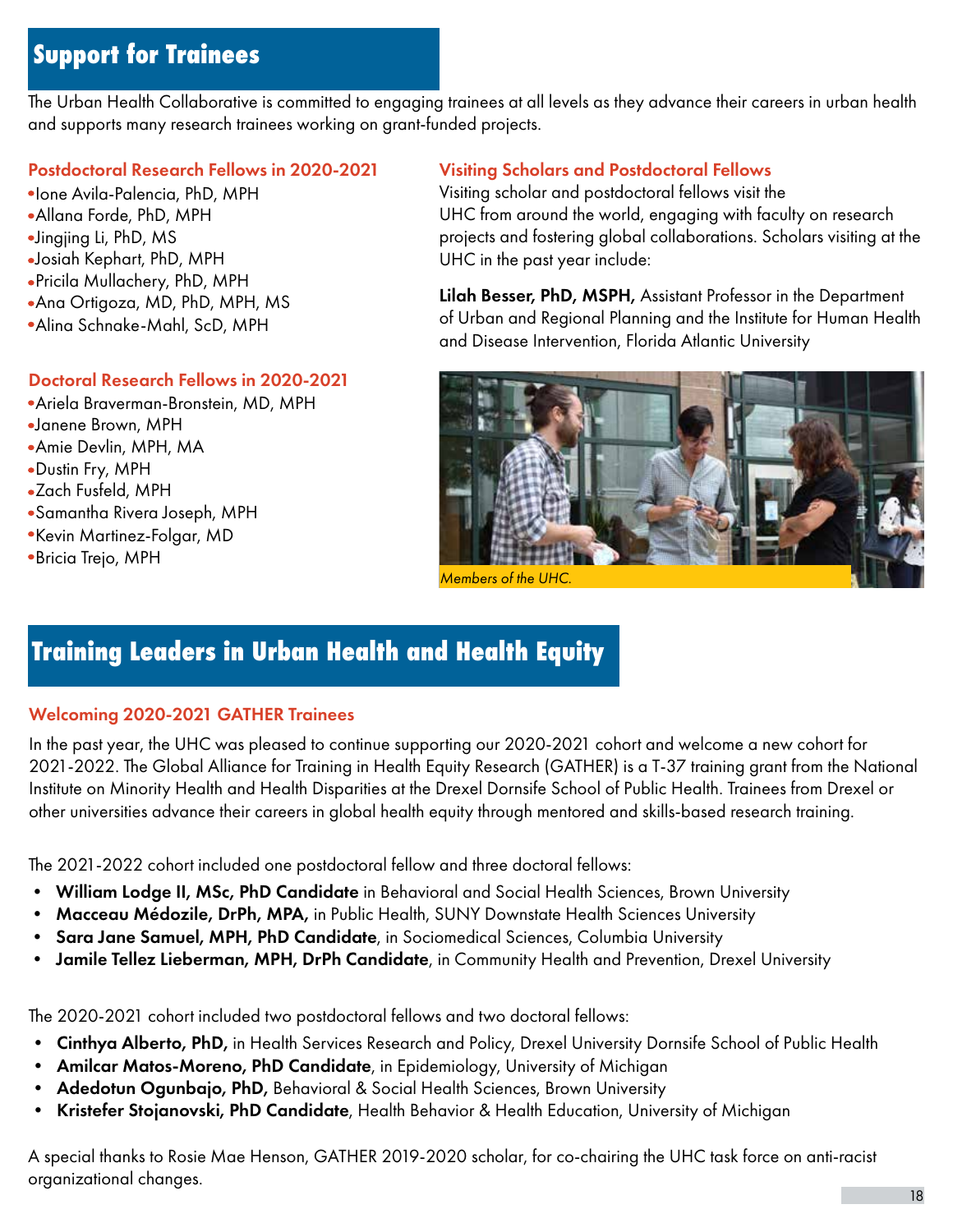### Urban Health Summer Institute

More than 75 attendees from across the country gathered online to engage in a training at the sixth annual Urban Health Summer Institute, June 21-28. This was the second year that the Summer Institute has been hosted online. This year's institute attracted participants from across the country working in diverse fields: health departments, healthcare institutions, nonprofits, community-based organizations, and other academic institutions.

*Courses from the 2021 Urban Health Summer Institute:*

- Introduction to GIS
- GIS Spatial Analysis for Urban Health
- Introduction to R for Public Health Research
- Introduction to Multilevel Analysis for Urban Health Research
- Data Storytelling in Tableau: How to Convert Analytics into Insights
- Applied Policy and Program Evaluation for Urban Health
- Utilizing Electronic Health Records in Epidemiological Analysis
- Climate Change and Health in Cities: Evidence to Action

*We heard feedback from participants in the summer institute:*

"Instructor was very personable, engaging and tried to involve the participants."

"This course taught program and policy evaluation with efficacy in mind. There was thoughtful consideration given to balancing aspects of rigor with aspects of feasibility in real world settings."

"I found the instructors to be wonderful. Very engaging, welcoming, and kind. They encouraged a collaborative space where I felt comfortable asking questions, and never felt like I had a stupid question."

"I feel like I now have the abilities needed to start working in R at a basic level in order to build up my comfort level and skills further. The course materials will be a great guide as I keep advancing in my abilities in R."

Special thanks to all internal and external advisors that provided input in planning the Summer Institute courses.



*West Philadelphia, PA.*